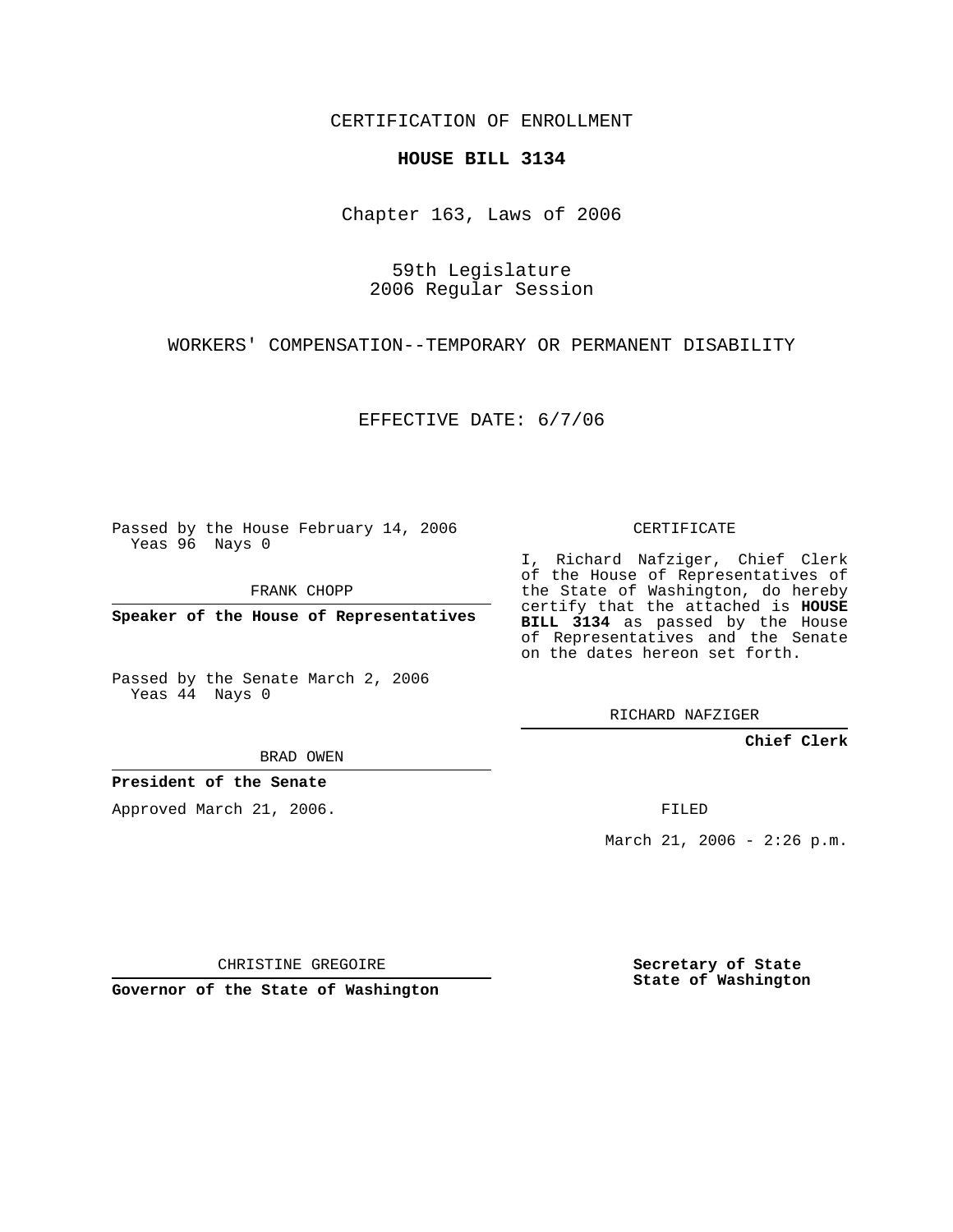## **HOUSE BILL 3134** \_\_\_\_\_\_\_\_\_\_\_\_\_\_\_\_\_\_\_\_\_\_\_\_\_\_\_\_\_\_\_\_\_\_\_\_\_\_\_\_\_\_\_\_\_

\_\_\_\_\_\_\_\_\_\_\_\_\_\_\_\_\_\_\_\_\_\_\_\_\_\_\_\_\_\_\_\_\_\_\_\_\_\_\_\_\_\_\_\_\_

Passed Legislature - 2006 Regular Session

**State of Washington 59th Legislature 2006 Regular Session By** Representatives Conway, Wood, Chase and Kenney Read first time 01/23/2006. Referred to Committee on Commerce & Labor.

 1 AN ACT Relating to compensation for temporary or permanent total 2 disability; and amending RCW 51.32.225.

3 BE IT ENACTED BY THE LEGISLATURE OF THE STATE OF WASHINGTON:

 4 **Sec. 1.** RCW 51.32.225 and 1986 c 59 s 5 are each amended to read 5 as follows:

 (1) For persons receiving compensation for temporary or permanent total disability under this title, the compensation shall be reduced by the department to allow an offset for social security retirement benefits payable under the federal social security, old age survivors, and disability insurance act, 42 U.S.C. This reduction shall not apply to any worker who is receiving permanent total disability benefits prior to July 1, 1986.

13 (2) Reductions for social security retirement benefits under this 14 section shall comply with the procedures in RCW 51.32.220 (1) through 15 (6)(( $\frac{1}{7}$  except those that relate to computation,)) and with any other 16 procedures established by the department to administer this section. 17 For any worker whose entitlement to social security retirement benefits 18 is immediately preceded by an entitlement to social security disability 19 benefits, the offset shall be based on the formulas provided under 42